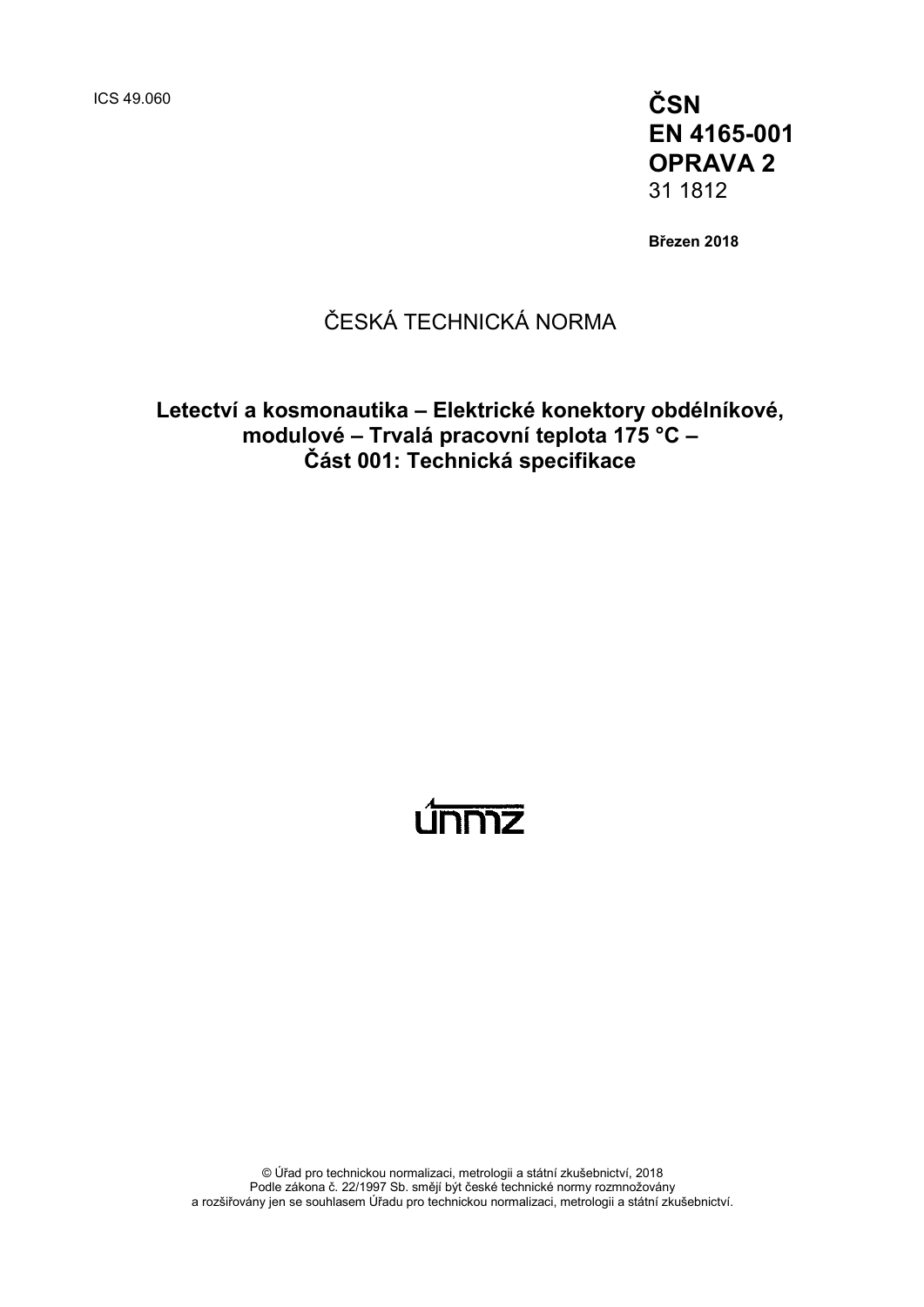# EUROPEAN STANDARD NORME EUROPÉENNE EUROPÄISCHE NORM

# **EN 4165-001:2015/AC**

September 2017 Septembre 2017 September 2017

**ICS** 49.060

English version

Aerospace series - Connectors, electrical, rectangular, modular - Operating temperature 175 °C continuous - Part 001: Technical specification

Série aérospatiale - Connecteurs électriques rectangulaires modulaires - Température d'utilisation 175 °C continu - Partie 001: Spécification technique

Luft- und Raumfahrt - Elektrischer Rechtecksteckverbinder in modularer Bauweise - Betriebstemperatur 175 °C konstant - Teil 001: Technische Lieferbedingungen

This corrigendum becomes effective on 27 September 2017 for incorporation in the official English version of the EN.

Ce corrigendum prendra effet le 27 septembre 2017 pour incorporation dans la version anglaise officielle de la EN.

Die Berichtigung tritt am 27. September 2017 zur Einarbeitung in die offizielle Englische Fassung der EN in Kraft.



EUROPEAN COMMITTEE FOR STANDARDIZATION COMITÉ EUROPÉEN DE NORMALISATION EUROPÄISCHES KOMITEE FÜR NORMUNG

#### **CEN-CENELEC Management Centre: Avenue Marnix 17, B-1000 Brussels**

© 2017 CEN All rights of exploitation in any form and by any means reserved worldwide for CEN national Members. Tous droits d'exploitation sous quelque forme et de quelque manière que ce soit réservés dans le monde entier aux membres nationaux du CEN. Alle Rechte der Verwertung, gleich in welcher Form und in welchem Verfahren, sind weltweit den nationalen Mitgliedern von CEN vorbehalten.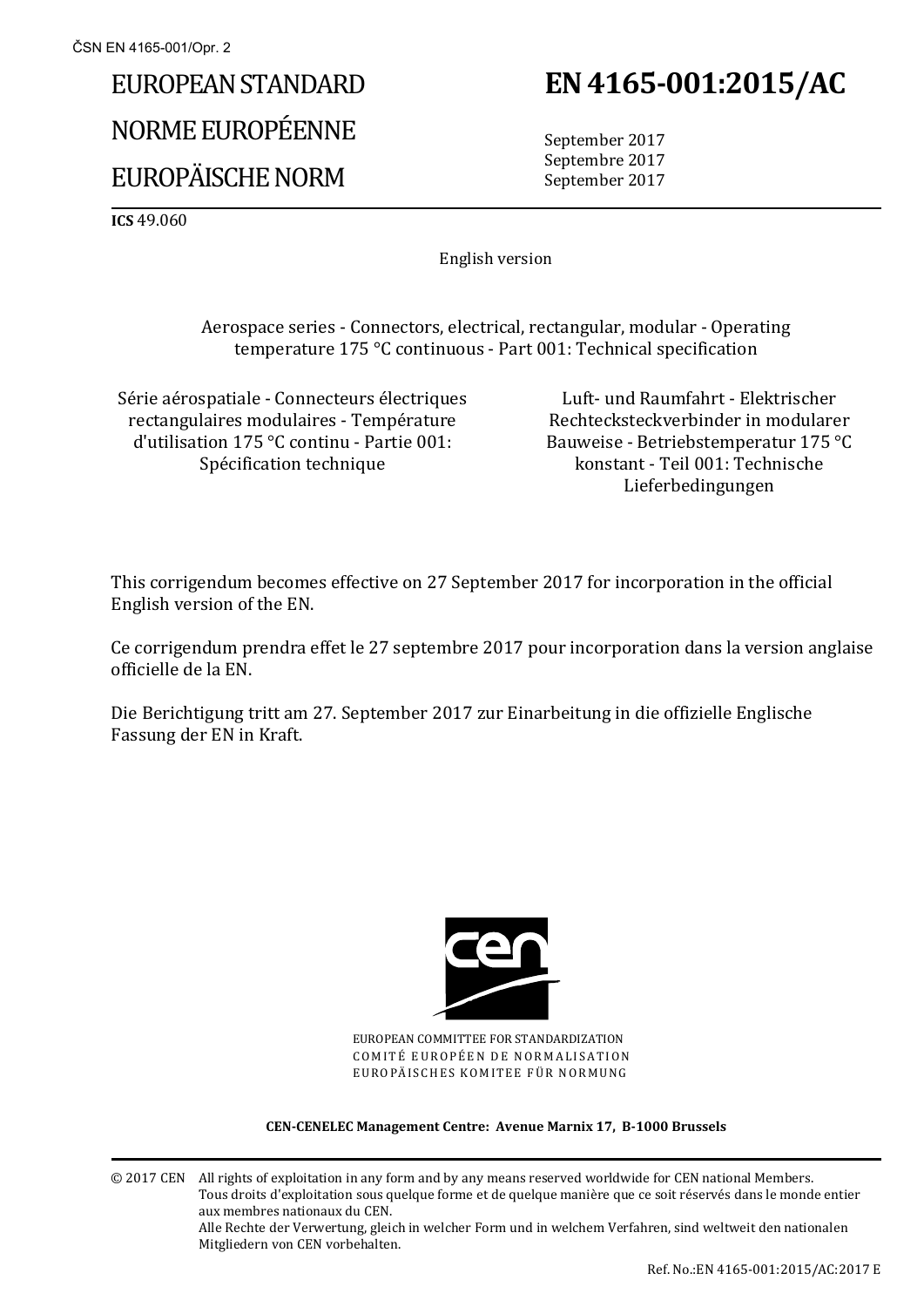#### **1 Modification to Figure 36**

*Add information regarding correct contact EN 3155-082 to be used as follows:* "This module arrangement shall be fitted only with EN 3155-082 contacts."

# **2 Modification to Figure 38**

*Add information regarding correct contact EN 3155-082 to be used as follows:* "This module arrangement shall be fitted only with EN 3155-082 contacts."